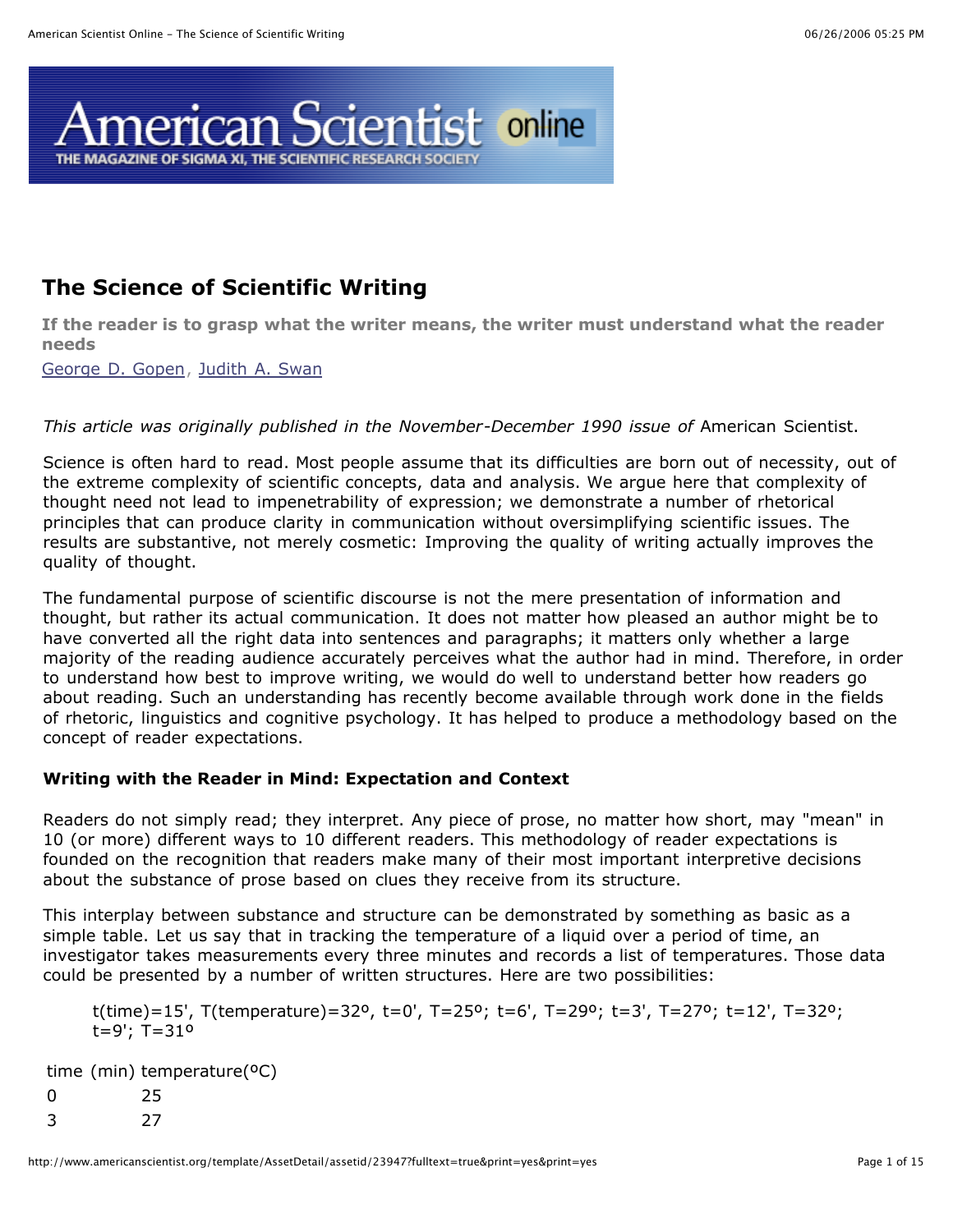| 6  | 29 |
|----|----|
| 9  | 31 |
| 12 | 32 |
| 15 | 32 |

Precisely the same information appears in both formats, yet most readers find the second easier to interpret. It may be that the very familiarity of the tabular structure makes it easier to use. But, more significantly, the structure of the second table provides the reader with an easily perceived context (time) in which the significant piece of information (temperature) can be interpreted. The contextual material appears on the left in a pattern that produces an expectation of regularity; the interesting results appear on the right in a less obvious pattern, the discovery of which is the point of the table.

If the two sides of this simple table are reversed, it becomes much harder to read.

temperature(ºC) time (min)

| 25 | 0  |
|----|----|
| 27 | 3  |
| 29 | 6  |
| 31 | 9  |
| 32 | 12 |
| 32 | 15 |
|    |    |

Since we read from left to right, we prefer the context on the left, where it can more effectively familiarize the reader. We prefer the new, important information on the right, since its job is to intrigue the reader.

Information is interpreted more easily and more uniformly if it is placed where most readers expect to find it. These needs and expectations of readers affect the interpretation not only of tables and illustrations but also of prose itself. Readers have relatively fixed expectations about where in the structure of prose they will encounter particular items of its substance. If writers can become consciously aware of these locations, they can better control the degrees of recognition and emphasis a reader will give to the various pieces of information being presented. Good writers are intuitively aware of these expectations; that is why their prose has what we call "shape."

This underlying concept of reader expectation is perhaps most immediately evident at the level of the largest units of discourse. (A unit of discourse is defined as anything with a beginning and an end: a clause, a sentence, a section, an article, etc.) A research article, for example, is generally divided into recognizable sections, sometimes labeled Introduction, Experimental Methods, Results and Discussion. When the sections are confused—when too much experimental detail is found in the Results section, or when discussion and results intermingle—readers are often equally confused. In smaller units of discourse the functional divisions are not so explicitly labeled, but readers have definite expectations all the same, and they search for certain information in particular places. If these structural expectations are continually violated, readers are forced to divert energy from understanding the content of a passage to unraveling its structure. As the complexity of the context increases moderately, the possibility of misinterpretation or noninterpretation increases dramatically.

We present here some results of applying this methodology to research reports in the scientific literature. We have taken several passages from research articles (either published or accepted for publication) and have suggested ways of rewriting them by applying principles derived from the study of reader expectations. We have not sought to transform the passages into "plain English" for the use of the general public; we have neither decreased the jargon nor diluted the science. We have striven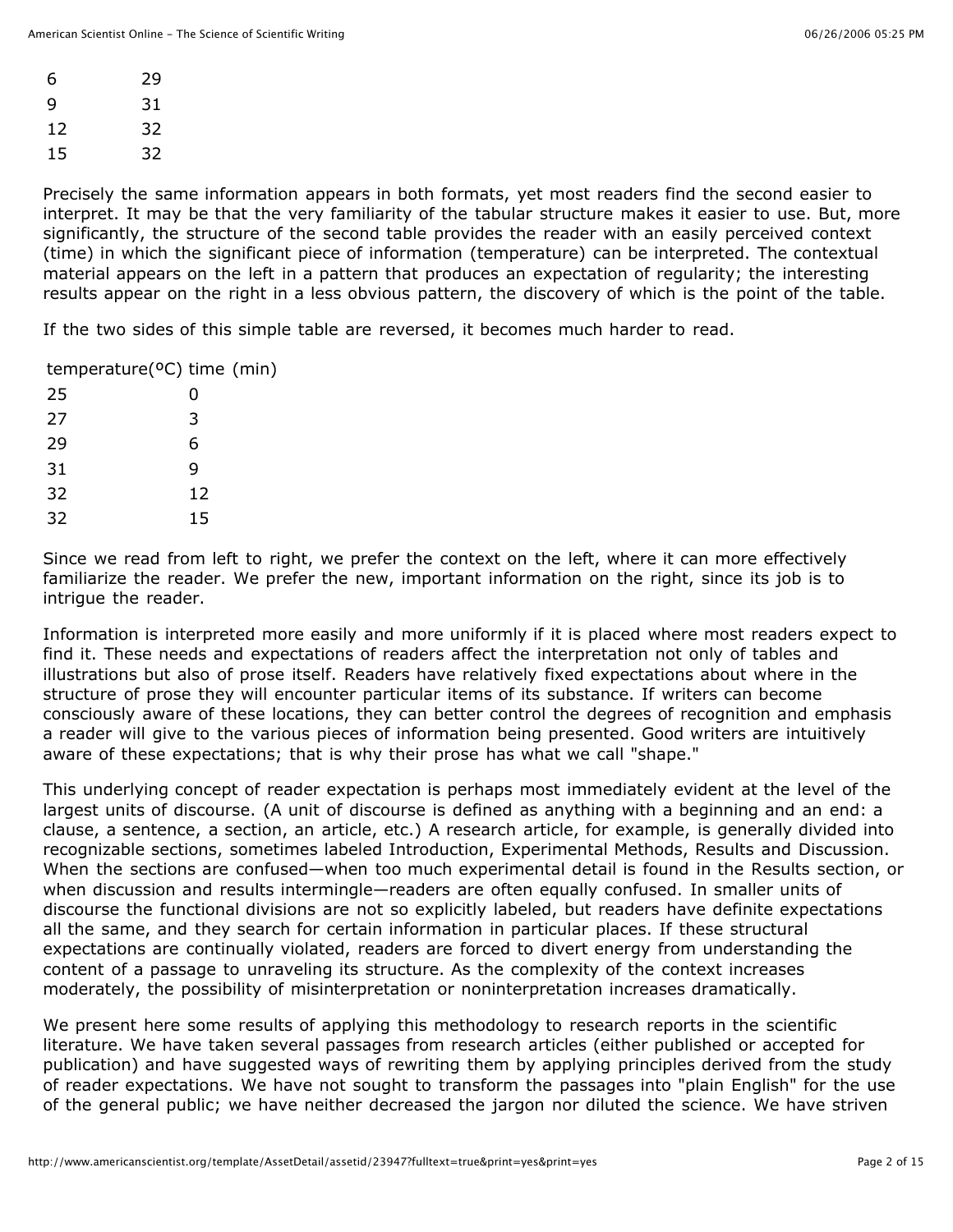not for simplification but for clarification.

#### **Reader Expectations for the Structure of Prose**

Here is our first example of scientific prose, in its original form:

The smallest of the URF's (URFA6L), a 207-nucleotide (nt) reading frame overlapping out of phase the NH<sub>2</sub>-terminal portion of the adenosinetriphosphatase (ATPase) subunit 6 gene

has been identified as the animal equivalent of the recently discovered yeast  $H^+$ -ATPase subunit 8 gene. The functional significance of the other URF's has been, on the contrary, elusive. Recently, however, immunoprecipitation experiments with antibodies to purified, rotenone-sensitive NADH-ubiquinone oxido-reductase [hereafter referred to as respiratory chain NADH dehydrogenase or complex I] from bovine heart, as well as enzyme fractionation studies, have indicated that six human URF's (that is, URF1, URF2, URF3, URF4, URF4L, and URF5, hereafter referred to as ND1, ND2, ND3, ND4, ND4L, and ND5) encode subunits of complex I. This is a large complex that also contains many subunits synthesized in the cytoplasm.\*

[\*The full paragraph includes one more sentence: "Support for such functional identification of the URF products has come from the finding that the purified rotenone-sensitive NADH dehydrogenase from *Neurospora crassa* contains several subunits synthesized within the mitochondria, and from the observation that the stopper mutant of *Neurospora crassa*, whose mtDNA lacks two genes homologous to URF2 and URF3, has no functional complex I." We have omitted this sentence both because the passage is long enough as is and because it raises no additional structural issues.]

Ask any ten people why this paragraph is hard to read, and nine are sure to mention the technical vocabulary; several will also suggest that it requires specialized background knowledge. Those problems turn out to be only a small part of the difficulty. Here is the passage again, with the difficult words temporarily lifted:

The smallest of the URF's, and [A], has been identified as a [B] subunit 8 gene. The functional significance of the other URF's has been, on the contrary, elusive. Recently, however, [C] experiments, as well as [D] studies, have indicated that six human URF's [1- 6] encode subunits of Complex I. This is a large complex that also contains many subunits synthesized in the cytoplasm.

It may now be easier to survive the journey through the prose, but the passage is still difficult. Any number of questions present themselves: What has the first sentence of the passage to do with the last sentence? Does the third sentence contradict what we have been told in the second sentence? Is the functional significance of URF's still "elusive"? Will this passage lead us to further discussion about URF's, or about Complex I, or both?

#### **Information is interpreted more easily and more uniformly if it is placed where most readers expect to find it.**

Knowing a little about the subject matter does not clear up all the confusion. The intended audience of this passage would probably possess at least two items of essential technical information: first, "URF" stands for "Uninterrupted Reading Frame," which describes a segment of DNA organized in such a way that it could encode a protein, although no such protein product has yet been identified; second, both APTase and NADH oxido-reductase are enzyme complexes central to energy metabolism. Although this information may provide some sense of comfort, it does little to answer the interpretive questions that need answering. It seems the reader is hindered by more than just the scientific jargon.

To get at the problem, we need to articulate something about how readers go about reading. We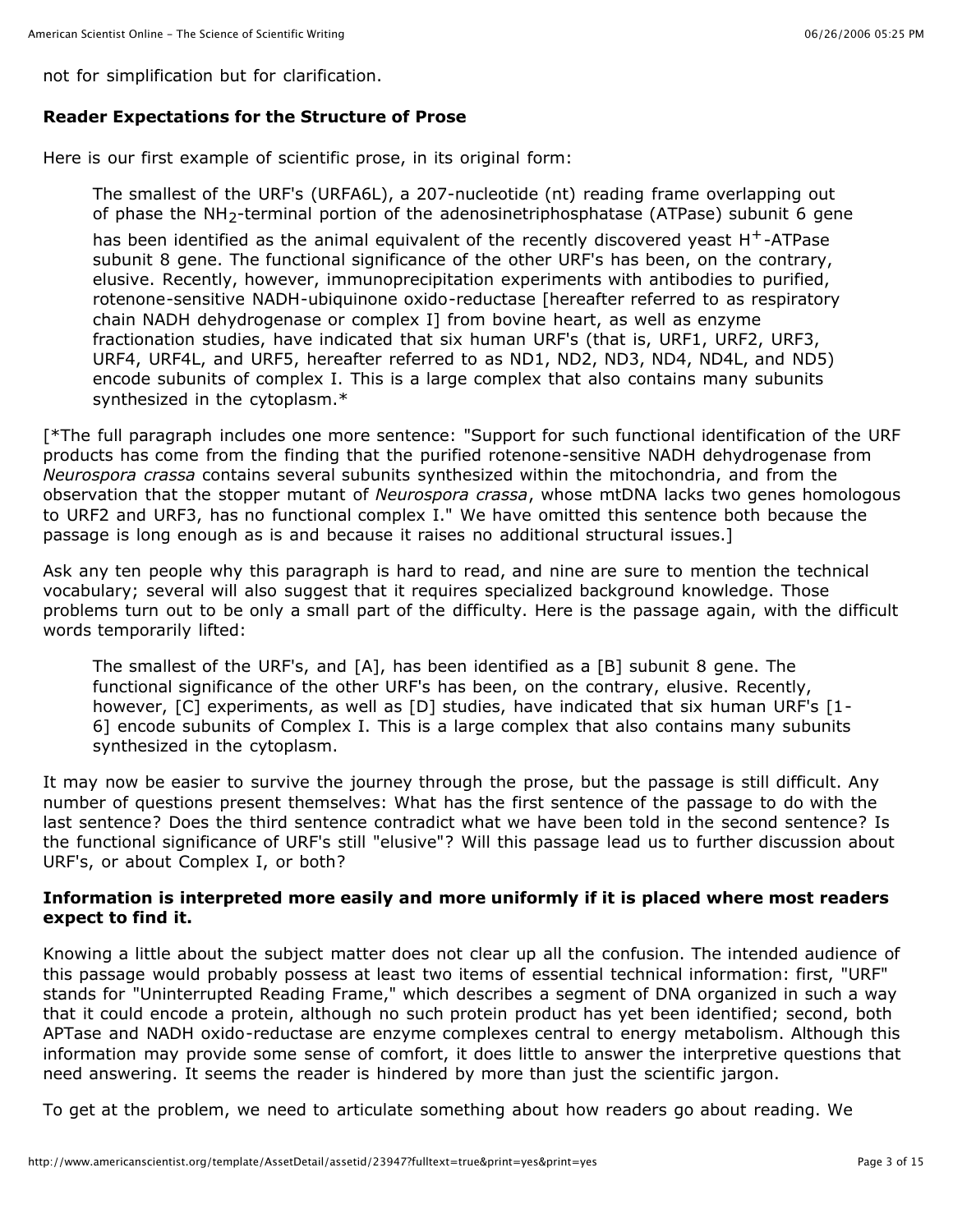proceed to the first of several reader expectations.

### **Subject-Verb Separation**

Look again at the first sentence of the passage cited above. It is relatively long, 42 words; but that turns out not to be the main cause of its burdensome complexity. Long sentences need not be difficult to read; they are only difficult to write. We have seen sentences of over 100 words that flow easily and persuasively toward their clearly demarcated destination. Those well-wrought serpents all had something in common: Their structure presented information to readers in the order the readers needed and expected it.

### **Beginning with the exciting material and ending with a lack of luster often leaves us disappointed and destroys our sense of momentum.**

The first sentence of our example passage does just the opposite: it burdens and obstructs the reader, because of an all-too-common structural defect. Note that the grammatical subject ("the smallest") is separated from its verb ("has been identified") by 23 words, more than half the sentence. Readers expect a grammatical subject to be followed immediately by the verb. Anything of length that intervenes between subject and verb is read as an interruption, and therefore as something of lesser importance.

The reader's expectation stems from a pressing need for syntactic resolution, fulfilled only by the arrival of the verb. Without the verb, we do not know what the subject is doing, or what the sentence is all about. As a result, the reader focuses attention on the arrival of the verb and resists recognizing anything in the interrupting material as being of primary importance. The longer the interruption lasts, the more likely it becomes that the "interruptive" material actually contains important information; but its structural location will continue to brand it as merely interruptive. Unfortunately, the reader will not discover its true value until too late—until the sentence has ended without having produced anything of much value outside of that subject-verb interruption.

In this first sentence of the paragraph, the relative importance of the intervening material is difficult to evaluate. The material might conceivably be quite significant, in which case the writer should have positioned it to reveal that importance. Here is one way to incorporate it into the sentence structure:

The smallest of the URF's is URFA6L, a 207-nucleotide (nt) reading frame overlapping out of phase the  $NH_2$ -terminal portion of the adenosinetriphosphatase (ATPase) subunit 6

gene; it has been identified as the animal equivalent of the recently discovered yeast  $H^+$ -ATPase subunit 8 gene.

On the other hand, the intervening material might be a mere aside that diverts attention from more important ideas; in that case the writer should have deleted it, allowing the prose to drive more directly toward its significant point:

The smallest of the URF's (URFA6L) has been identified as the animal equivalent of the recently discovered yeast  $H^+$ -ATPase subunit 8 gene.

Only the author could tell us which of these revisions more accurately reflects his intentions.

These revisions lead us to a second set of reader expectations. Each unit of discourse, no matter what the size, is expected to serve a single function, to make a single point. In the case of a sentence, the point is expected to appear in a specific place reserved for emphasis.

#### **The Stress Position**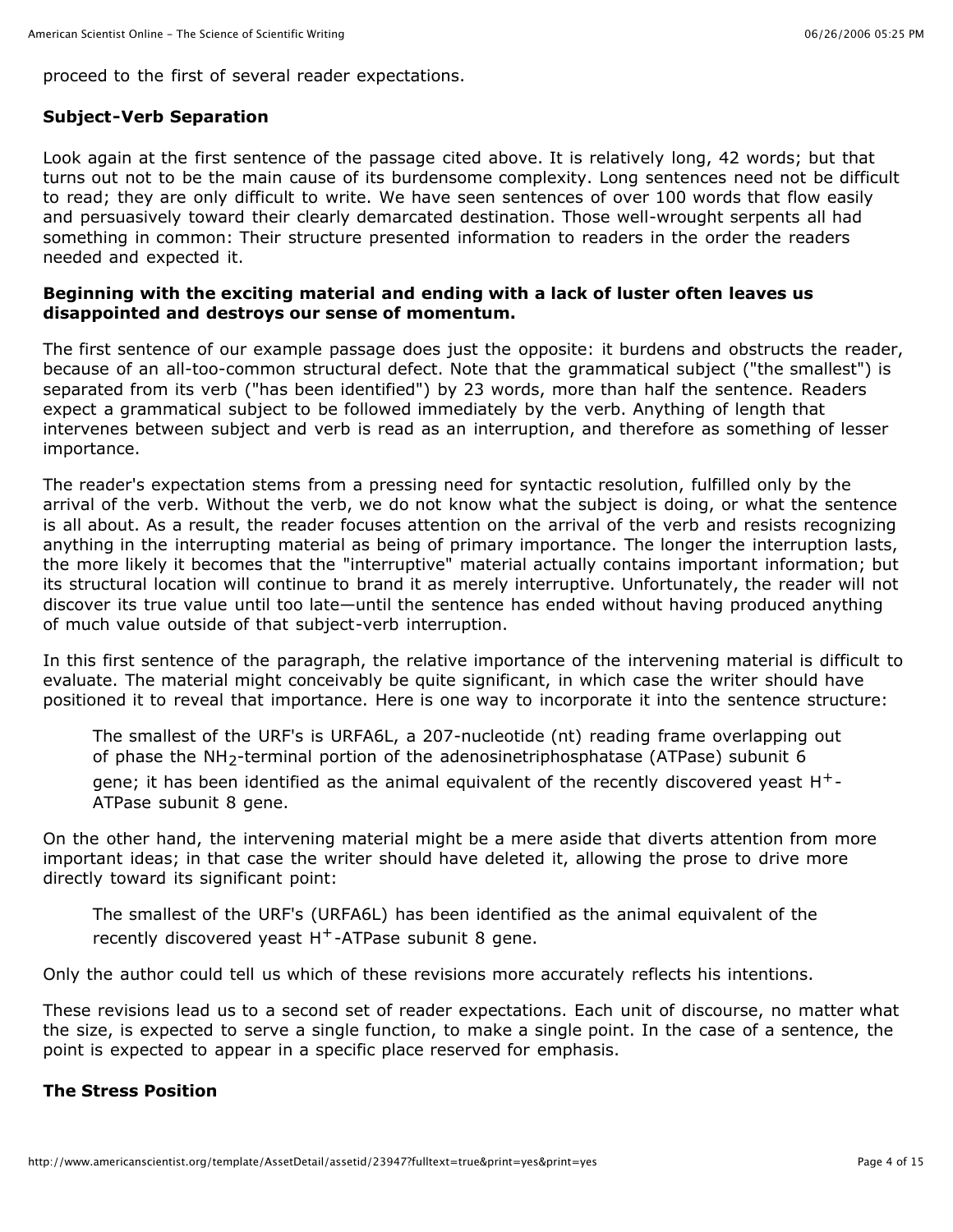It is a linguistic commonplace that readers naturally emphasize the material that arrives at the end of a sentence. We refer to that location as a "stress position." If a writer is consciously aware of this tendency, she can arrange for the emphatic information to appear at the moment the reader is naturally exerting the greatest reading emphasis. As a result, the chances greatly increase that reader and writer will perceive the same material as being worthy of primary emphasis. The very structure of the sentence thus helps persuade the reader of the relative values of the sentence's contents.

The inclination to direct more energy to that which arrives last in a sentence seems to correspond to the way we work at tasks through time. We tend to take something like a "mental breath" as we begin to read each new sentence, thereby summoning the tension with which we pay attention to the unfolding of the syntax. As we recognize that the sentence is drawing toward its conclusion, we begin to exhale that mental breath. The exhalation produces a sense of emphasis. Moreover, we delight in being rewarded at the end of a labor with something that makes the ongoing effort worthwhile. Beginning with the exciting material and ending with a lack of luster often leaves us disappointed and destroys our sense of momentum. We do not start with the strawberry shortcake and work our way up to the broccoli.

When the writer puts the emphatic material of a sentence in any place other than the stress position, one of two things can happen; both are bad. First, the reader might find the stress position occupied by material that clearly is not worthy of emphasis. In this case, the reader must discern, without any additional structural clue, what else in the sentence may be the most likely candidate for emphasis. There are no secondary structural indications to fall back upon. In sentences that are long, dense or sophisticated, chances soar that the reader will not interpret the prose precisely as the writer intended. The second possibility is even worse: The reader may find the stress position occupied by something that does appear capable of receiving emphasis, even though the writer did not intend to give it any stress. In that case, the reader is highly likely to emphasize this imposter material, and the writer will have lost an important opportunity to influence the reader's interpretive process.

The stress position can change in size from sentence to sentence. Sometimes it consists of a single word; sometimes it extends to several lines. The definitive factor is this: The stress position coincides with the moment of syntactic closure. A reader has reached the beginning of the stress position when she knows there is nothing left in the clause or sentence but the material presently being read. Thus a whole list, numbered and indented, can occupy the stress position of a sentence if it has been clearly announced as being all that remains of that sentence. Each member of that list, in turn, may have its own internal stress position, since each member may produce its own syntactic closure.

Within a sentence, secondary stress positions can be formed by the appearance of a properly used colon or semicolon; by grammatical convention, the material preceding these punctuation marks must be able to stand by itself as a complete sentence. Thus, sentences can be extended effortlessly to dozens of words, as long as there is a medial syntactic closure for every piece of new, stress-worthy information along the way. One of our revisions of the initial sentence can serve as an example:

The smallest of the URF's is URFA6L, a 207-nucleotide (nt) reading frame overlapping out of phase the  $NH_2$ -terminal portion of the adenosinetriphosphatase (ATPase) subunit 6 gene; it has been identified as the animal equivalent of the recently discovered yeast  $H^+$ -ATPase subunit 8 gene.

By using a semicolon, we created a second stress position to accommodate a second piece of information that seemed to require emphasis.

We now have three rhetorical principles based on reader expectations: First, grammatical subjects should be followed as soon as possible by their verbs; second, every unit of discourse, no matter the size, should serve a single function or make a single point; and, third, information intended to be emphasized should appear at points of syntactic closure. Using these principles, we can begin to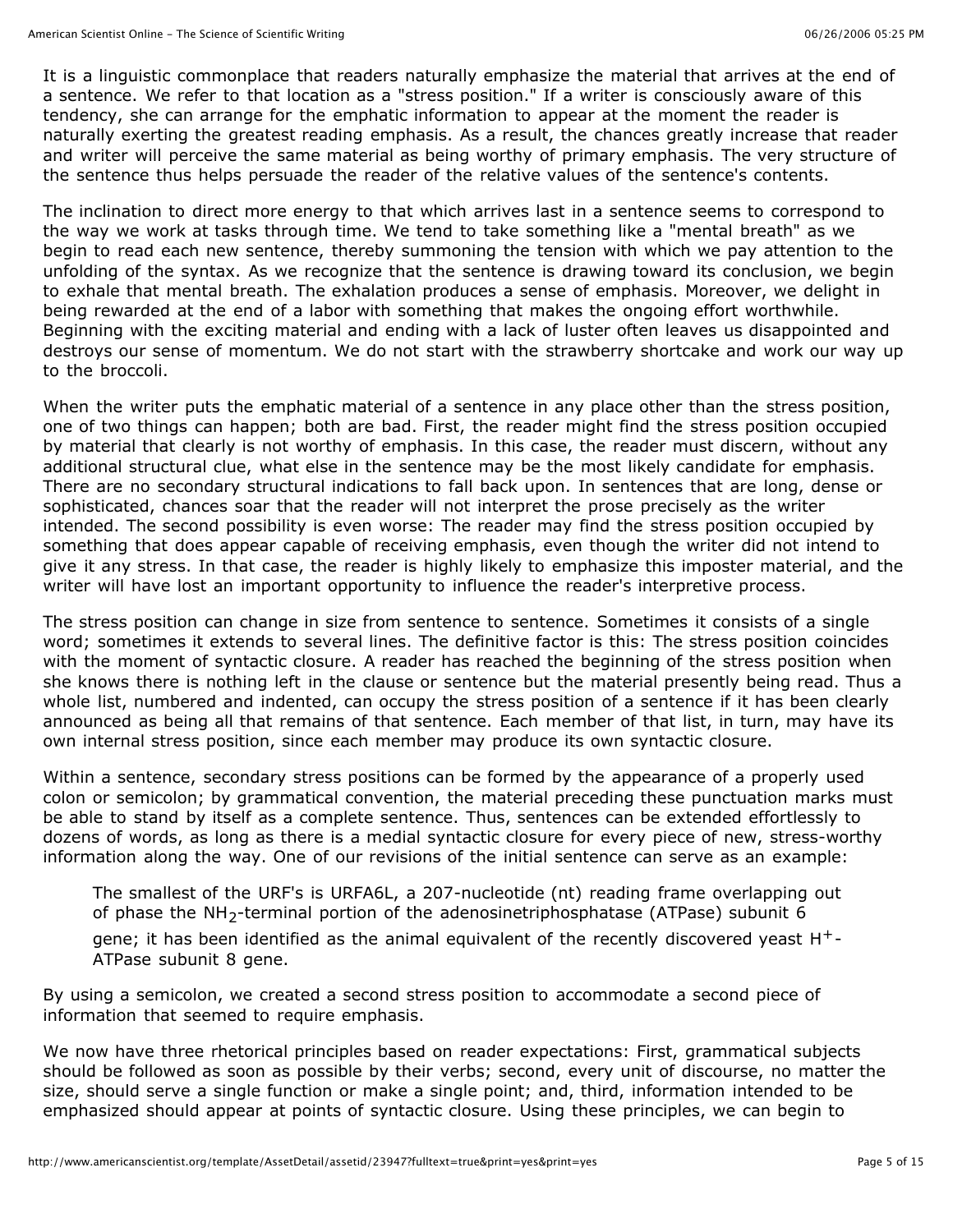unravel the problems of our example prose.

Note the subject-verb separation in the 62-word third sentence of the original passage:

Recently, however, immunoprecipitation experiments with antibodies to purified, rotenonesensitive NADH-ubiquinone oxido-reductase [hereafter referred to as respiratory chain NADH dehydrogenase or complex I] from bovine heart, as well as enzyme fractionation studies, have indicated that six human URF's (that is, URF1, URF2, URF3, URF4, URF4L, and URF5, hereafter referred to as ND1, ND2, ND3, ND4, ND4L and ND5) encode subunits of complex I.

After encountering the subject ("experiments"), the reader must wade through 27 words (including three hyphenated compound words, a parenthetical interruption and an "as well as" phrase) before alighting on the highly uninformative and disappointingly anticlimactic verb ("have indicated"). Without a moment to recover, the reader is handed a "that" clause in which the new subject ("six human URF's") is separated from its verb ("encode") by yet another 20 words.

If we applied the three principles we have developed to the rest of the sentences of the example, we could generate a great many revised versions of each. These revisions might differ significantly from one another in the way their structures indicate to the reader the various weights and balances to be given to the information. Had the author placed all stress-worthy material in stress positions, we as a reading community would have been far more likely to interpret these sentences uniformly.

We couch this discussion in terms of "likelihood" because we believe that meaning is not inherent in discourse by itself; "meaning" requires the combined participation of text and reader. All sentences are infinitely interpretable, given an infinite number of interpreters. As communities of readers, however, we tend to work out tacit agreements as to what kinds of meaning are most likely to be extracted from certain articulations. We cannot succeed in making even a single sentence mean one and only one thing; we can only increase the odds that a large majority of readers will tend to interpret our discourse according to our intentions. Such success will follow from authors becoming more consciously aware of the various reader expectations presented here.

### **We cannot succeed in making even a single sentence mean one and only one thing; we can only increase the odds that a large majority of readers will tend to interpret our discourse according to our intentions.**

Here is one set of revisionary decisions we made for the example:

The smallest of the URF's, URFA6L, has been identified as the animal equivalent of the recently discovered yeast  $H^+$ -ATPase subunit 8 gene; but the functional significance of other URF's has been more elusive. Recently, however, several human URF's have been shown to encode subunits of rotenone-sensitive NADH-ubiquinone oxido-reductase. This is a large complex that also contains many subunits synthesized in the cytoplasm; it will be referred to hereafter as respiratory chain NADH dehydrogenase or complex I. Six subunits of Complex I were shown by enzyme fractionation studies and immunoprecipitation experiments to be encoded by six human URF's (URF1, URF2, URF3, URF4, URF4L, and URF5); these URF's will be referred to subsequently as ND1, ND2, ND3, ND4, ND4L and ND5.

Sheer length was neither the problem nor the solution. The revised version is not noticeably shorter than the original; nevertheless, it is significantly easier to interpret. We have indeed deleted certain words, but not on the basis of wordiness or excess length. (See especially the last sentence of our revision.)

When is a sentence too long? The creators of readability formulas would have us believe there exists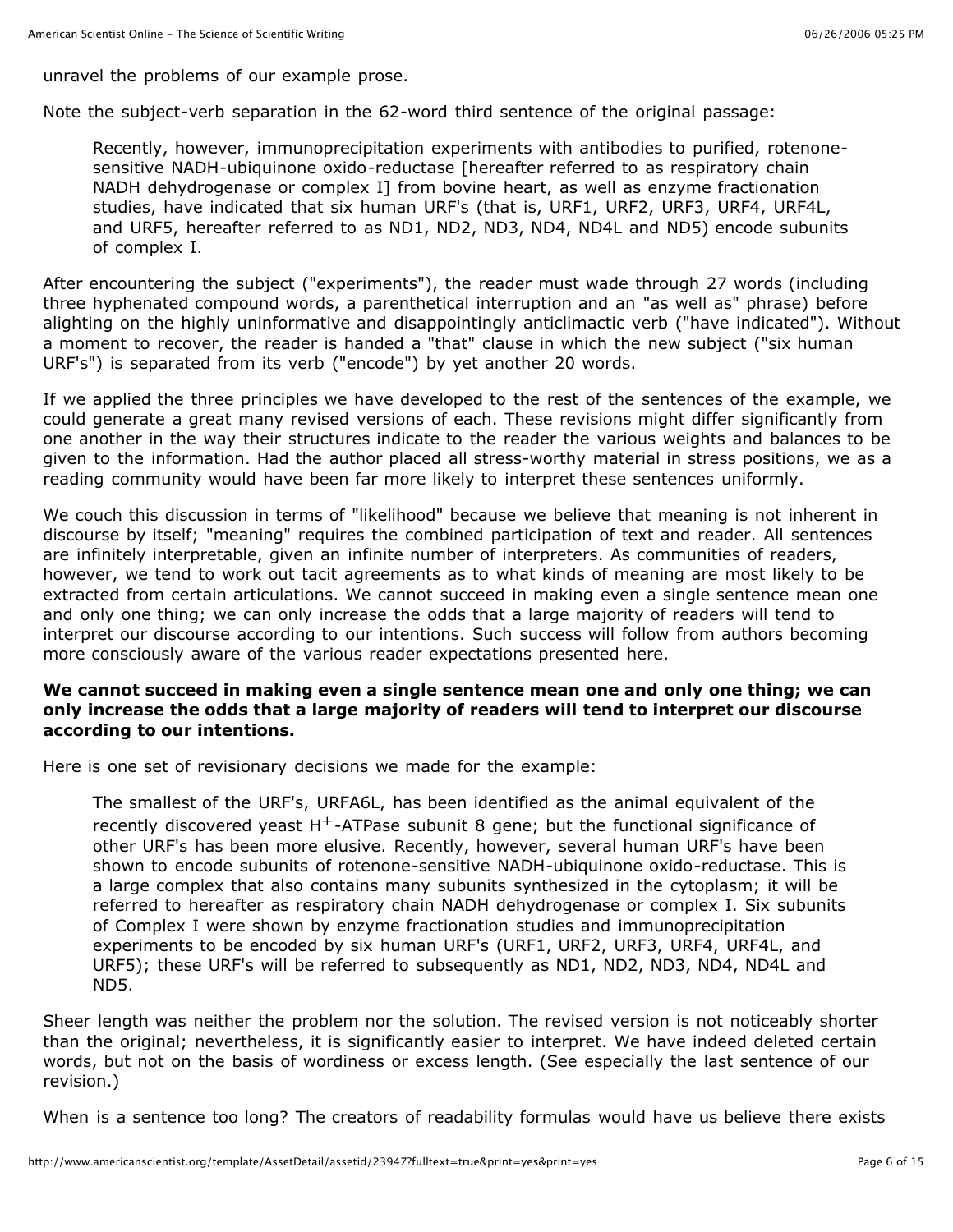some fixed number of words (the favorite is 29) past which a sentence is too hard to read. We disagree. We have seen 10-word sentences that are virtually impenetrable and, as we mentioned above, 100-word sentences that flow effortlessly to their points of resolution. In place of the wordlimit concept, we offer the following definition: A sentence is too long when it has more viable candidates for stress positions than there are stress positions available. Without the stress position's locational clue that its material is intended to be emphasized, readers are left too much to their own devices in deciding just what else in a sentence might be considered important.

In revising the example passage, we made certain decisions about what to omit and what to emphasize. We put subjects and verbs together to lessen the reader's syntactic burdens; we put the material we believed worthy of emphasis in stress positions; and we discarded material for which we could not discern significant connections. In doing so, we have produced a clearer passage—but not one that necessarily reflects the author's intentions; it reflects only our interpretation of the author's intentions. The more problematic the structure, the less likely it becomes that a grand majority of readers will perceive the discourse in exactly the way the author intended.

## **The information that begins a sentence establishes for the reader a perspective for viewing the sentence as a unit.**

It is probable that many of our readers--and perhaps even the authors—will disagree with some of our choices. If so, that disagreement underscores our point: The original failed to communicate its ideas and their connections clearly. If we happened to have interpreted the passage as you did, then we can make a different point: No one should have to work as hard as we did to unearth the content of a single passage of this length.

# **The Topic Position**

To summarize the principles connected with the stress position, we have the proverbial wisdom, "Save the best for last." To summarize the principles connected with the other end of the sentence, which we will call the topic position, we have its proverbial contradiction, "First things first." In the stress position the reader needs and expects closure and fulfillment; in the topic position the reader needs and expects perspective and context. With so much of reading comprehension affected by what shows up in the topic position, it behooves a writer to control what appears at the beginning of sentences with great care.

The information that begins a sentence establishes for the reader a perspective for viewing the sentence as a unit: Readers expect a unit of discourse to be a story about whoever shows up first. "Bees disperse pollen" and "Pollen is dispersed by bees" are two different but equally respectable sentences about the same facts. The first tells us something about bees; the second tells us something about pollen. The passivity of the second sentence does not by itself impair its quality; in fact, "Pollen is dispersed by bees" is the superior sentence if it appears in a paragraph that intends to tell us a continuing story about pollen. Pollen's story at that moment is a passive one.

Readers also expect the material occupying the topic position to provide them with linkage (looking backward) and context (looking forward). The information in the topic position prepares the reader for upcoming material by connecting it backward to the previous discussion. Although linkage and context can derive from several sources, they stem primarily from material that the reader has already encountered within this particular piece of discourse. We refer to this familiar, previously introduced material as "old information." Conversely, material making its first appearance in a discourse is "new information." When new information is important enough to receive emphasis, it functions best in the stress position.

When old information consistently arrives in the topic position, it helps readers to construct the logical flow of the argument: It focuses attention on one particular strand of the discussion, both harkening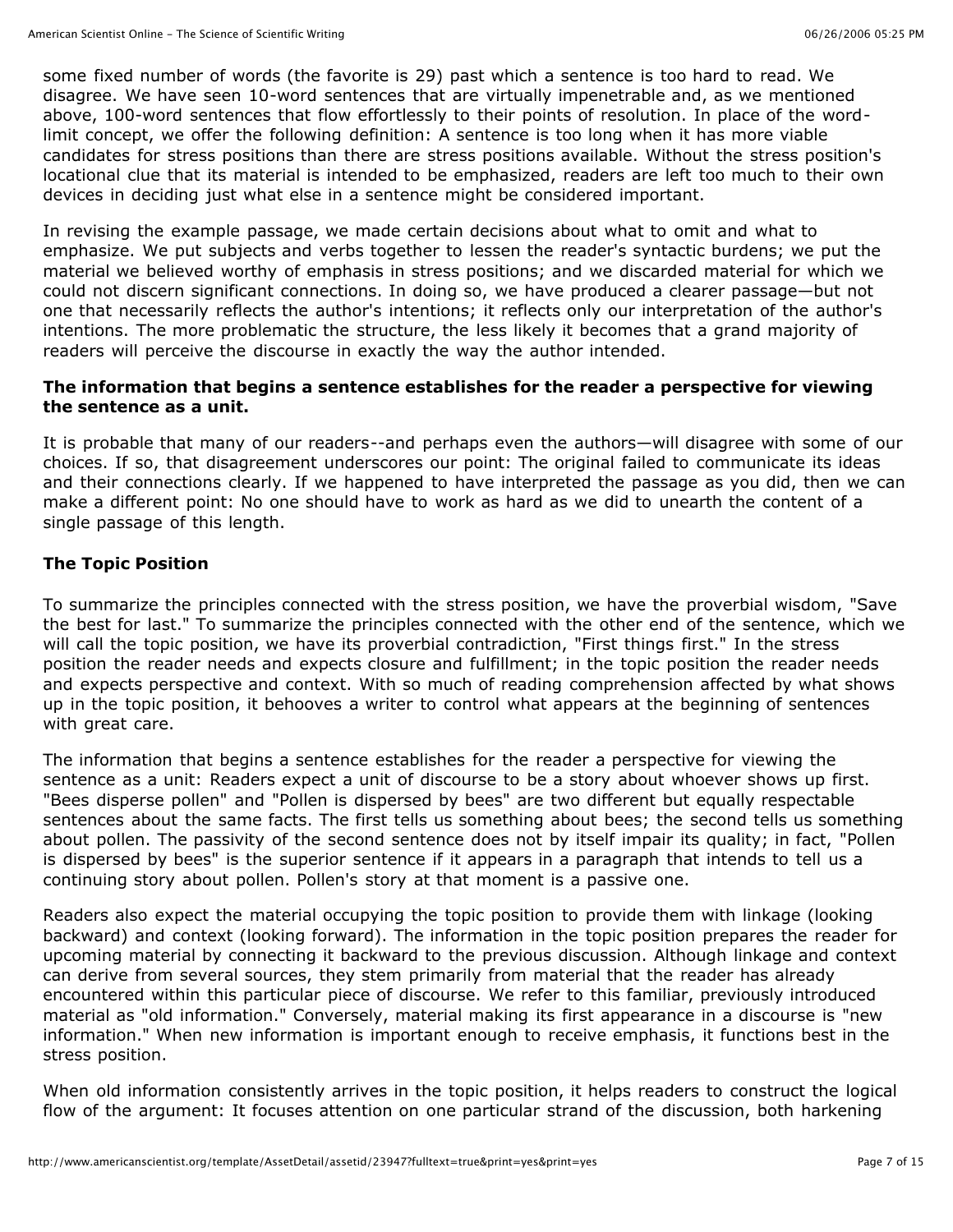backward and leaning forward. In contrast, if the topic position is constantly occupied by material that fails to establish linkage and context, readers will have difficulty perceiving both the connection to the previous sentence and the projected role of the new sentence in the development of the paragraph as a whole.

Here is a second example of scientific prose that we shall attempt to improve in subsequent discussion:

Large earthquakes along a given fault segment do not occur at random intervals because it takes time to accumulate the strain energy for the rupture. The rates at which tectonic plates move and accumulate strain at their boundaries are approximately uniform. Therefore, in first approximation, one may expect that large ruptures of the same fault segment will occur at approximately constant time intervals. If subsequent main shocks have different amounts of slip across the fault, then the recurrence time may vary, and the basic idea of periodic mainshocks must be modified. For great plate boundary ruptures the length and slip often vary by a factor of 2. Along the southern segment of the San Andreas fault the recurrence interval is 145 years with variations of several decades. The smaller the standard deviation of the average recurrence interval, the more specific could be the long term prediction of a future mainshock.

This is the kind of passage that in subtle ways can make readers feel badly about themselves. The individual sentences give the impression of being intelligently fashioned: They are not especially long or convoluted; their vocabulary is appropriately professional but not beyond the ken of educated general readers; and they are free of grammatical and dictional errors. On first reading, however, many of us arrive at the paragraph's end without a clear sense of where we have been or where we are going. When that happens, we tend to berate ourselves for not having paid close enough attention. In reality, the fault lies not with us, but with the author.

We can distill the problem by looking closely at the information in each sentence's topic position:

Large earthquakes The rates Therefore...one subsequent mainshocks great plate boundary ruptures the southern segment of the San Andreas fault the smaller the standard deviation...

Much of this information is making its first appearance in this paragraph—in precisely the spot where the reader looks for old, familiar information. As a result, the focus of the story constantly shifts. Given just the material in the topic positions, no two readers would be likely to construct exactly the same story for the paragraph as a whole.

If we try to piece together the relationship of each sentence to its neighbors, we notice that certain bits of old information keep reappearing. We hear a good deal about the recurrence time between earthquakes: The first sentence introduces the concept of nonrandom intervals between earthquakes; the second sentence tells us that recurrence rates due to the movement of tectonic plates are more or less uniform; the third sentence adds that the recurrence rates of major earthquakes should also be somewhat predictable; the fourth sentence adds that recurrence rates vary with some conditions; the fifth sentence adds information about one particular variation; the sixth sentence adds a recurrencerate example from California; and the last sentence tells us something about how recurrence rates can be described statistically. This refrain of "recurrence intervals" constitutes the major string of old information in the paragraph. Unfortunately, it rarely appears at the beginning of sentences, where it would help us maintain our focus on its continuing story.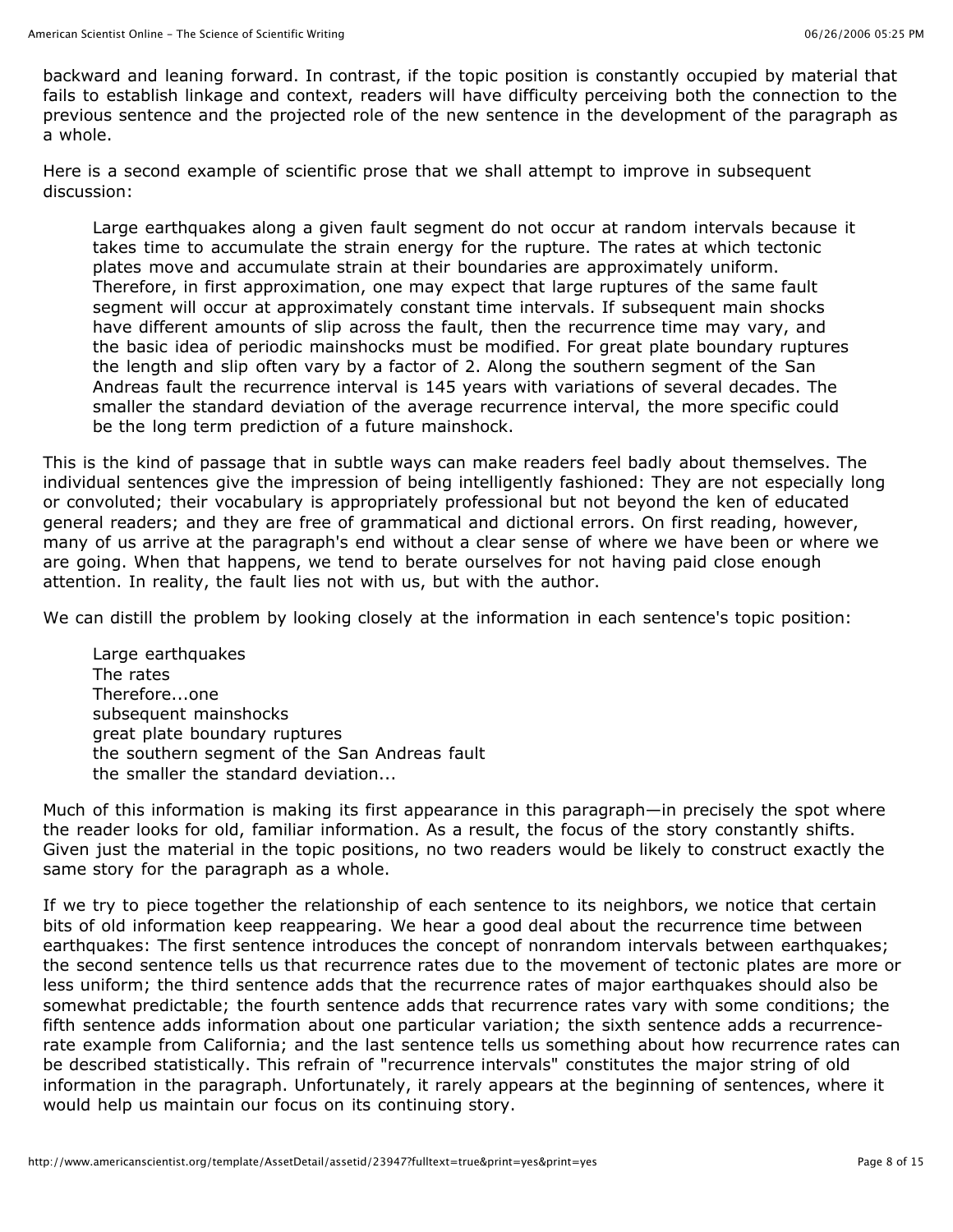In reading, as in most experiences, we appreciate the opportunity to become familiar with a new environment before having to function in it. Writing that continually begins sentences with new information and ends with old information forbids both the sense of comfort and orientation at the start and the sense of fulfilling arrival at the end. It misleads the reader as to whose story is being told; it burdens the reader with new information that must be carried further into the sentence before it can be connected to the discussion; and it creates ambiguity as to which material the writer intended the reader to emphasize. All of these distractions require that readers expend a disproportionate amount of energy to unravel the structure of the prose, leaving less energy available for perceiving content.

We can begin to revise the example by ensuring the following for each sentence:

- 1. The backward-linking old information appears in the topic position.
- 2. The person, thing or concept whose story it is appears in the topic position.
- 3. The new, emphasis-worthy information appears in the stress position.

Once again, if our decisions concerning the relative values of specific information differ from yours, we can all blame the author, who failed to make his intentions apparent. Here first is a list of what we perceived to be the new, emphatic material in each sentence:

time to accumulate strain energy along a fault approximately uniform large ruptures of the same fault different amounts of slip vary by a factor of 2 variations of several decades predictions of future mainshock

Now, based on these assumptions about what deserves stress, here is our proposed revision:

Large earthquakes along a given fault segment do not occur at random intervals because it takes time to accumulate the strain energy for the rupture. The rates at which tectonic plates move and accumulate strain at their boundaries are roughly uniform. Therefore, nearly constant time intervals (at first approximation) would be expected between large ruptures of the same fault segment. [However?], the recurrence time may vary; the basic idea of periodic mainshocks may need to be modified if subsequent mainshocks have different amounts of slip across the fault. [Indeed?], the length and slip of great plate boundary ruptures often vary by a factor of 2. [For example?], the recurrence intervals along the southern segment of the San Andreas fault is 145 years with variations of several decades. The smaller the standard deviation of the average recurrence interval, the more specific could be the long term prediction of a future mainshock.

Many problems that had existed in the original have now surfaced for the first time. Is the reason earthquakes do not occur at random intervals stated in the first sentence or in the second? Are the suggested choices of "however," "indeed," and "for example" the right ones to express the connections at those points? (All these connections were left unarticulated in the original paragraph.) If "for example" is an inaccurate transitional phrase, then exactly how does the San Andreas fault example connect to ruptures that "vary by a factor of 2"? Is the author arguing that recurrence rates must vary because fault movements often vary? Or is the author preparing us for a discussion of how in spite of such variance we might still be able to predict earthquakes? This last question remains unanswered because the final sentence leaves behind earthquakes that recur at variable intervals and switches instead to earthquakes that recur regularly. Given that this is the first paragraph of the article, which type of earthquake will the article most likely proceed to discuss? In sum, we are now aware of how much the paragraph had not communicated to us on first reading. We can see that most of our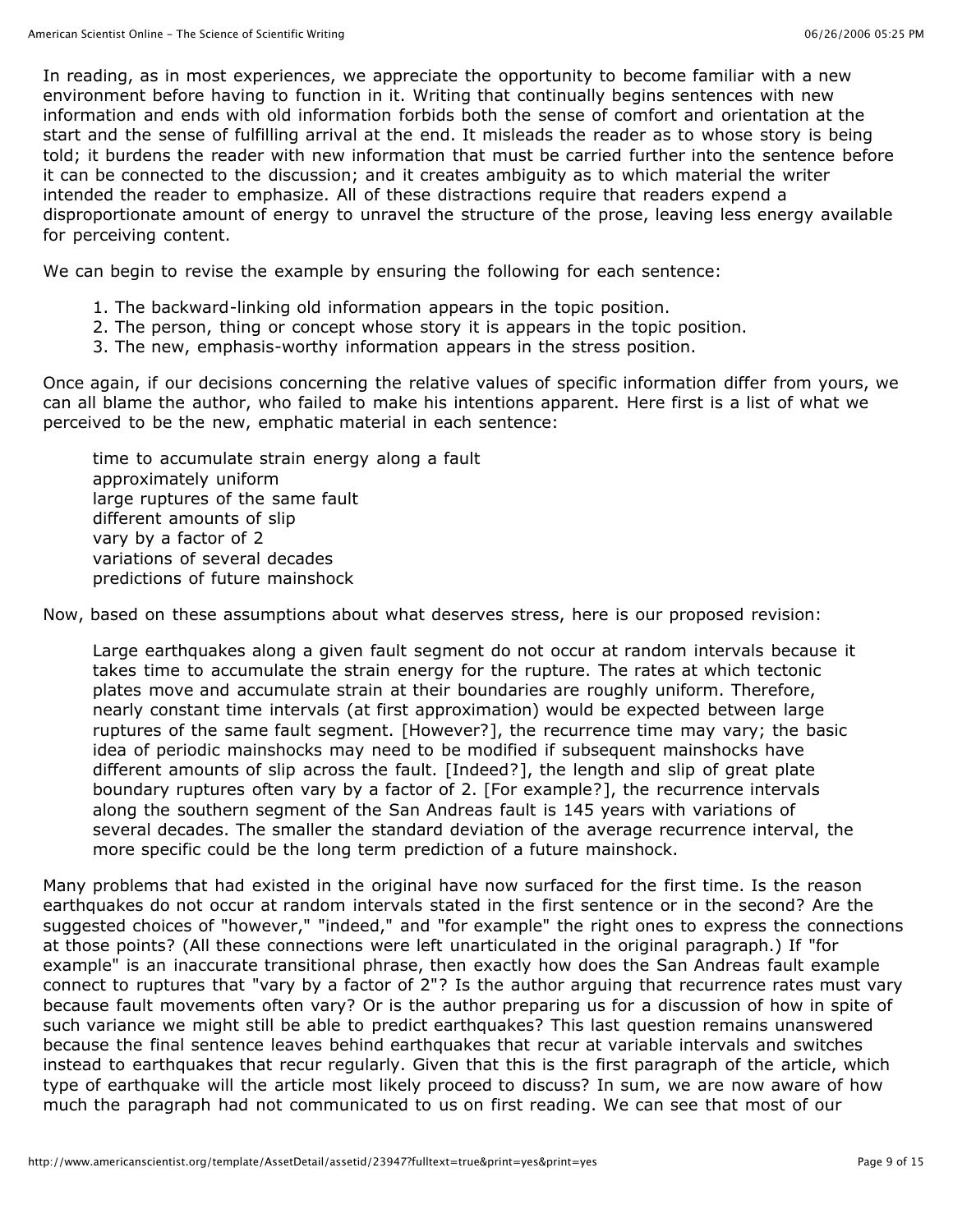difficulty was owing not to any deficiency in our reading skills but rather to the author's lack of comprehension of our structural needs as readers.

## **In our experience, the misplacement of old and new information turns out to be the No. 1 problem in American professional writing today.**

In our experience, the misplacement of old and new information turns out to be the No. 1 problem in American professional writing today. The source of the problem is not hard to discover: Most writers produce prose linearly (from left to right) and through time. As they begin to formulate a sentence, often their primary anxiety is to capture the important new thought before it escapes. Quite naturally they rush to record that new information on paper, after which they can produce at their leisure contextualizing material that links back to the previous discourse. Writers who do this consistently are attending more to their own need for unburdening themselves of their information than to the reader's need for receiving the material. The methodology of reader expectations articulates the reader's needs explicitly, thereby making writers consciously aware of structural problems and ways to solve them.

### **Put in the topic position the old information that links backward; put in the stress position the new information you want the reader to emphasize.**

A note of clarification: Many people hearing this structural advice tend to oversimplify it to the following rule: "Put the old information in the topic position and the new information in the stress position." No such rule is possible. Since by definition all information is either old or new, the space between the topic position and the stress position must also be filled with old and new information. Therefore the principle (not rule) should be stated as follows: "Put in the topic position the old information that links backward; put in the stress position the new information you want the reader to emphasize."

# **Perceiving Logical Gaps**

When old information does not appear at all in a sentence, whether in the topic position or elsewhere, readers are left to construct the logical linkage by themselves. Often this happens when the connections are so clear in the writer's mind that they seem unnecessary to state; at those moments, writers underestimate the difficulties and ambiguities inherent in the reading process. Our third example attempts to demonstrate how paying attention to the placement of old and new information can reveal where a writer has neglected to articulate essential connections.

The enthalpy of hydrogen bond formation between the nucleoside bases 2'deoxyguanosine (dG) and 2'deoxycytidine (dC) has been determined by direct measurement. dG and dC were derivatized at the 5' and 3' hydroxyls with triisopropylsilyl groups to obtain solubility of the nucleosides in non-aqueous solvents and to prevent the ribose hydroxyls from forming hydrogen bonds. From isoperibolic titration measurements, the enthalpy of dC:dG base pair formation is -6.65±0.32 kcal/mol.

Although part of the difficulty of reading this passage may stem from its abundance of specialized technical terms, a great deal more of the difficulty can be attributed to its structural problems. These problems are now familiar: We are not sure at all times whose story is being told; in the first sentence the subject and verb are widely separated; the second sentence has only one stress position but two or three pieces of information that are probably worthy of emphasis—"solubility ...solvents," "prevent... from forming hydrogen bonds" and perhaps "triisopropylsilyl groups." These perceptions suggest the following revision tactics:

1. Invert the first sentence, so that (a) the subject-verb-complement connection is unbroken, and (b) "dG" and "dC" are introduced in the stress position as new and interesting information. (Note that inverting the sentence requires stating who made the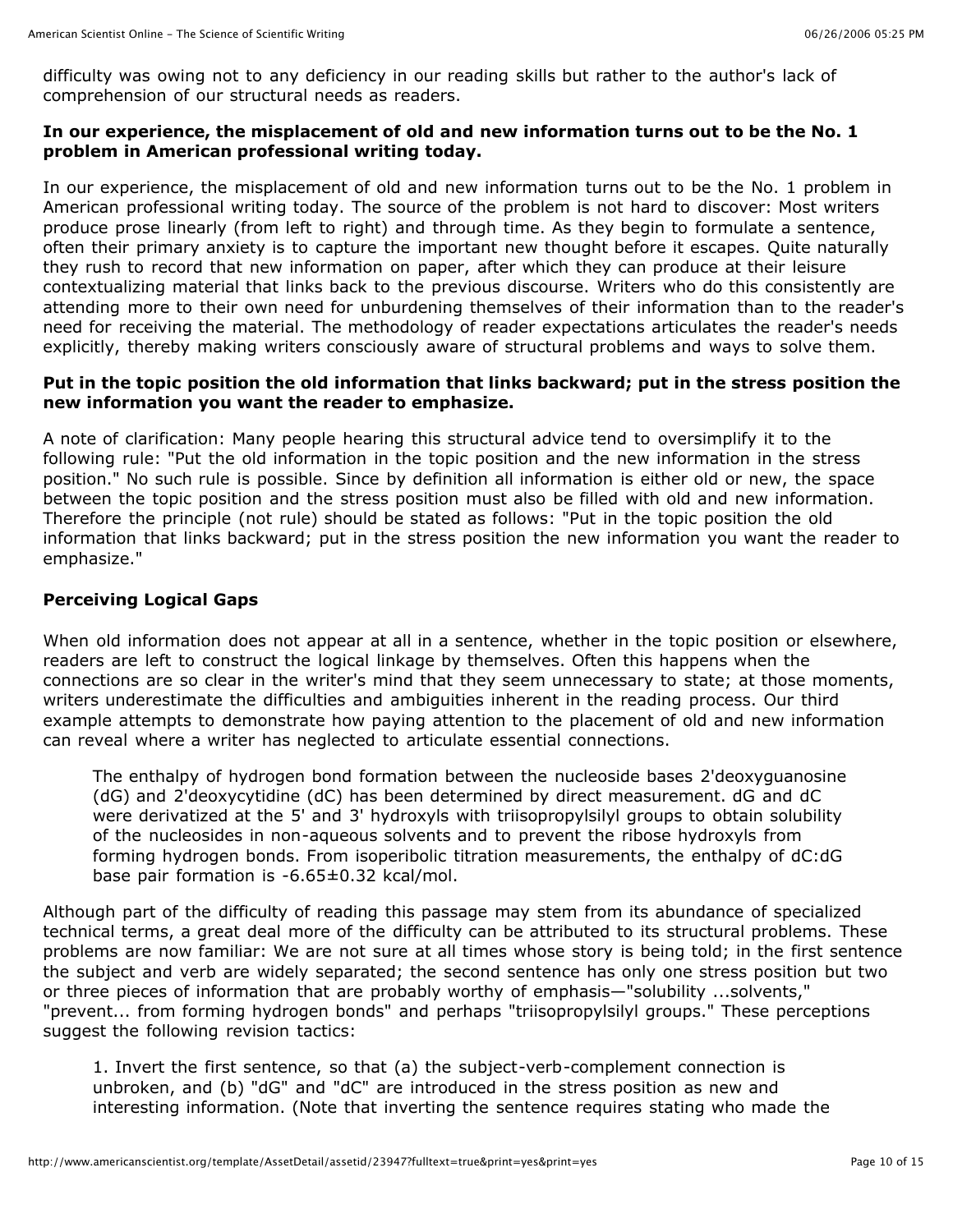measurement; since the authors performed the first direct measurement, recognizing their agency in the topic position may well be appropriate.)

2. Since "dG and "dC" become the old information in the second sentence, keep them up front in the topic position.

3. Since "triisopropylsilyl groups" is new and important information here, create for it a stress position.

4. "Triisopropylsilyl groups" then becomes the old information of the clause in which its effects are described; place it in the topic position of this clause.

5. Alert the reader to expect the arrival of two distinct effects by using the flag word "both." "Both" notifies the reader that two pieces of new information will arrive in a single stress position.

Here is a partial revision based on these decisions:

We have directly measured the enthalpy of hydrogen bond formation between the nucleoside bases 2'deoxyguanosine (dG) and 2'deoxycytidine (dC). dG and dC were derivatized at the 5' and 3' hydroxyls with triisopropylsilyl groups; these groups serve both to solubilize the nucleosides in non-aqueous solvents and to prevent the ribose hydroxyls from forming hydrogen bonds. From isoperibolic titration measurements, the enthalpy of dC:dG base pair formation is -6.65±0.32 kcal/mol.

The outlines of the experiment are now becoming visible, but there is still a major logical gap. After reading the second sentence, we expect to hear more about the two effects that were important enough to merit placement in its stress position. Our expectations are frustrated, however, when those effects are not mentioned in the next sentence: "From isoperibolic titration measurements, the enthalpy of dC:dG base pair formation is -6.65±0.32 kcal/mol." The authors have neglected to explain the relationship between the derivatization they performed (in the second sentence) and the measurements they made (in the third sentence). Ironically, that is the point they most wished to make here.

At this juncture, particularly astute readers who are chemists might draw upon their specialized knowledge, silently supplying the missing connection. Other readers are left in the dark. Here is one version of what we think the authors meant to say, with two additional sentences supplied from a knowledge of nucleic acid chemistry:

We have directly measured the enthalpy of hydrogen bond formation between the nucleoside bases 2'deoxyguanosine (dG) and 2'deoxycytidine (dC). dG and dC were derivatized at the 5' and 3' hydroxyls with triisopropylsiyl groups; these groups serve both to solubilize the nucleosides in non-aqueous solvents and to prevent the ribose hydroxyls from forming hydrogen bonds. Consequently, when the derivatized nucleosides are dissolved in non-aqueous solvents, hydrogen bonds form almost exclusively between the bases. Since the interbase hydrogen bonds are the only bonds to form upon mixing, their enthalpy of formation can be determined directly by measuring the enthalpy of mixing. From our isoperibolic titration measurements, the enthalpy of dG:dC base pair formation is -6.65±0.32 kcal/mol.

Each sentence now proceeds logically from its predecessor. We never have to wander too far into a sentence without being told where we are and what former strands of discourse are being continued. And the "measurements" of the last sentence has now become old information, reaching back to the "measured directly" of the preceding sentence. (It also fulfills the promise of the "we have directly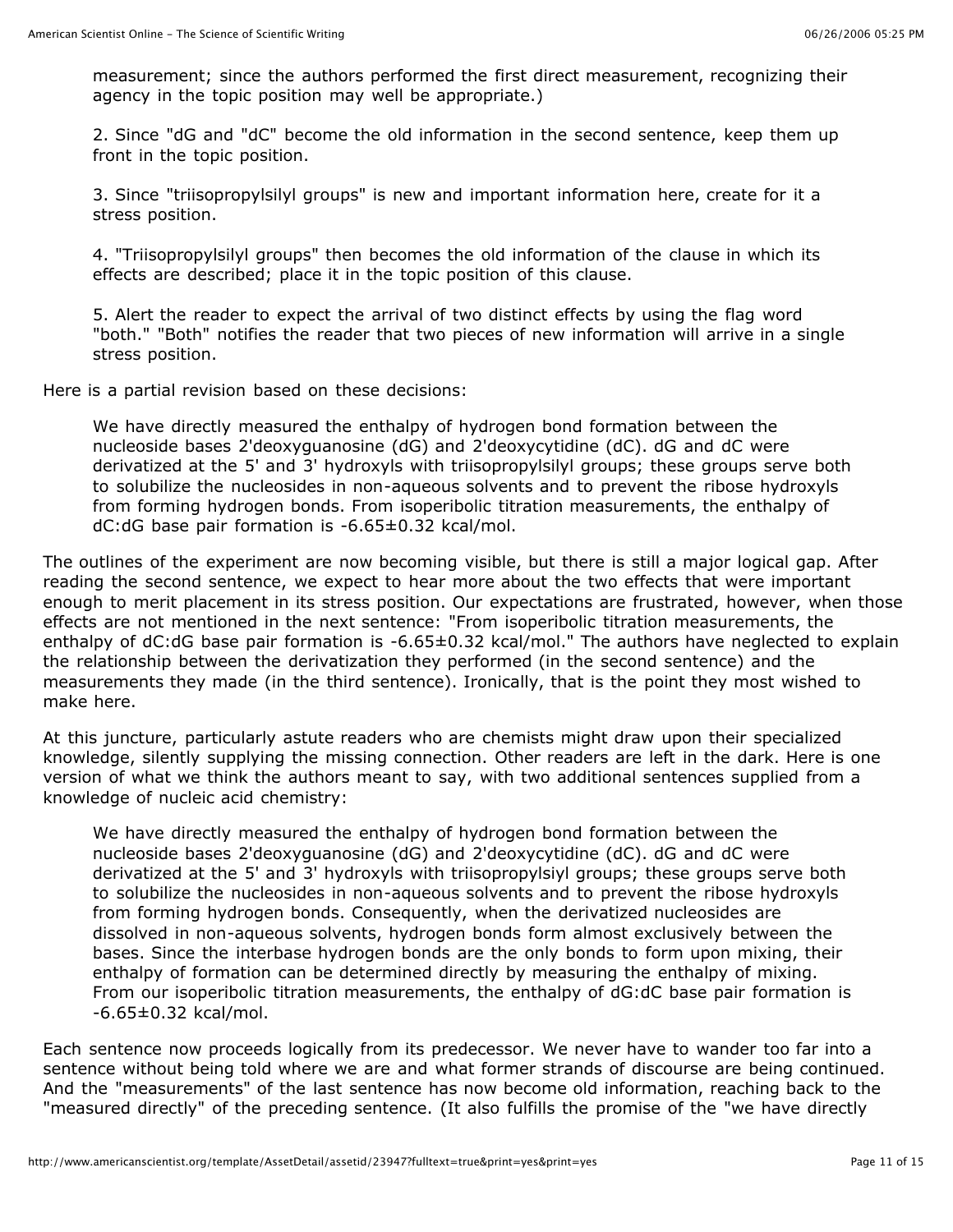measured" with which the paragraph began.) By following our knowledge of reader expectations, we have been able to spot discontinuities, to suggest strategies for bridging gaps, and to rearrange the structure of the prose, thereby increasing the accessibility of the scientific content.

### **Locating the Action**

Our final example adds another major reader expectation to the list.

Transcription of the 5*S* RNA genes in the egg extract is TFIIIA-dependent. This is surprising, because the concentration of TFIIIA is the same as in the oocyte nuclear extract. The other transcription factors and RNA polymerase III are presumed to be in excess over available TFIIIA, because tRNA genes are transcribed in the egg extract. The addition of egg extract to the oocyte nuclear extract has two effects on transcription efficiency. First, there is a general inhibition of transcription that can be alleviated in part by supplementation with high concentrations of RNA polymerase III. Second, egg extract destabilizes transcription complexes formed with oocyte but not somatic 5*S* RNA genes.

The barriers to comprehension in this passage are so many that it may appear difficult to know where to start revising. Fortunately, it does not matter where we start, since attending to any one structural problem eventually leads us to all the others.

We can spot one source of difficulty by looking at the topic positions of the sentences: We cannot tell whose story the passage is. The story's focus (that is, the occupant of the topic position) changes in every sentence. If we search for repeated old information in hope of settling on a good candidate for several of the topic positions, we find all too much of it: egg extract, TFIIIA, oocyte extract, RNA polymerase III, 5*S* RNA, and transcription. All of these reappear at various points, but none announces itself clearly as our primary focus. It appears that the passage is trying to tell several stories simultaneously, allowing none to dominate.

We are unable to decide among these stories because the author has not told us what to do with all this information. We know who the players are, but we are ignorant of the actions they are presumed to perform. This violates yet another important reader expectation: Readers expect the action of a sentence to be articulated by the verb.

Here is a list of the verbs in the example paragraph:

is is...is are presumed to be are transcribed has is...can be alleviated destabilizes

The list gives us too few clues as to what actions actually take place in the passage. If the actions are not to be found in the verbs, then we as readers have no secondary structural clues for where to locate them. Each of us has to make a personal interpretive guess; the writer no longer controls the reader's interpretive act.

## **As critical scientific readers, we would like to concentrate our energy on whether the experiments prove the hypotheses.**

Worse still, in this passage the important actions never appear. Based on our best understanding of this material, the verbs that connect these players are "limit" and "inhibit." If we express those actions as verbs and place the most frequently occurring information—"egg extract" and "TFIIIA"—in the topic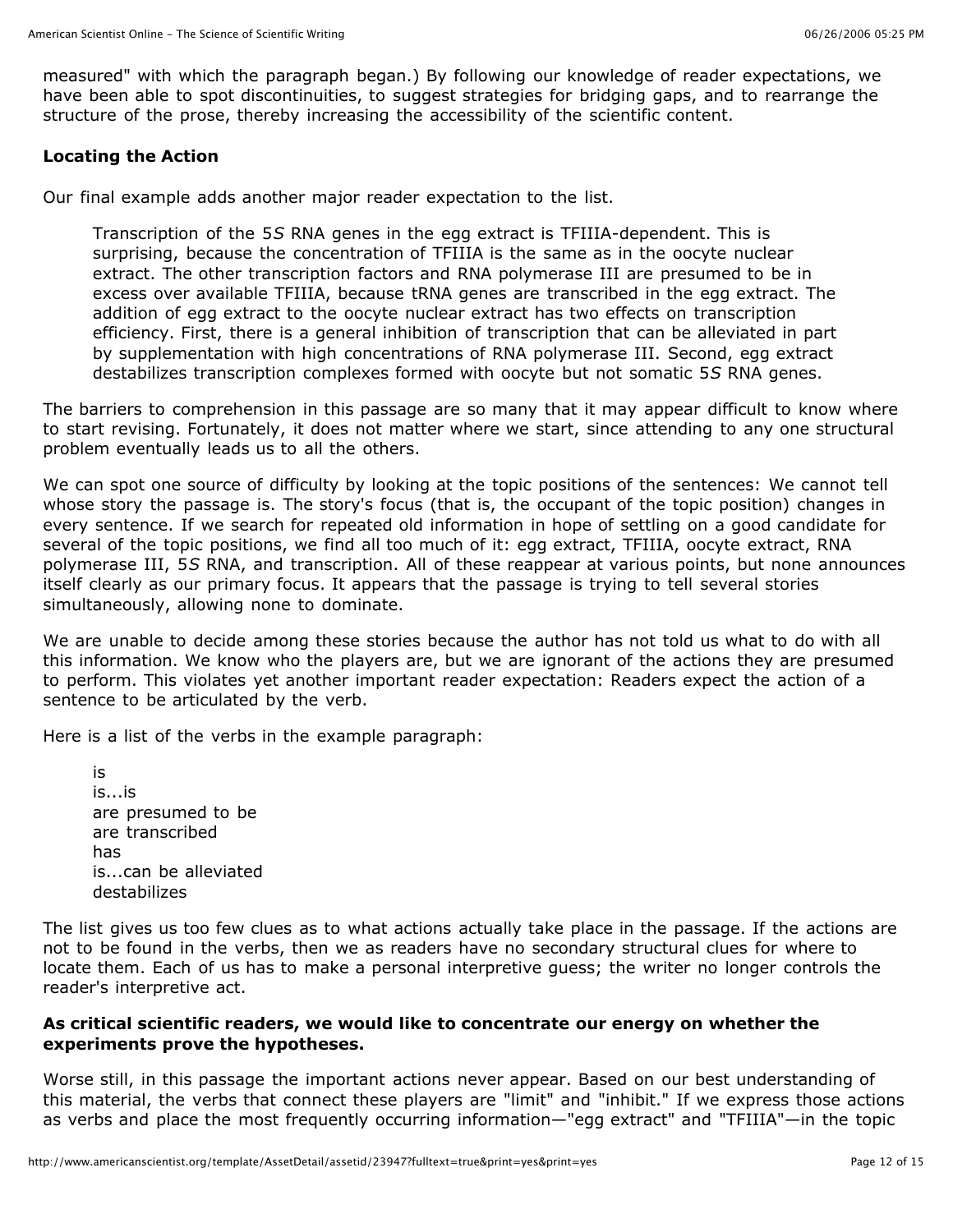position whenever possible,\* we can generate the following revision:

In the egg extract, the availability of TFIIIA limits transcription of the 5*S* RNA genes. This is surprising because the same concentration of TFIIIA does not limit transcription in the oocyte nuclear extract. In the egg extract, transcription is not limited by RNA polymerase or other factors because transcription of tRNA genes indicates that these factors are in excess over available TFIIIA. When added to the nuclear extract, the egg extract affected the efficiency of transcription in two ways. First, it inhibited transcription generally; this inhibition could be alleviated in part by supplementing the mixture with high concentrations of RNA polymerase III. Second, the egg extract destabilized transcription complexes formed by oocyte but not by somatic 5*S* genes.

[\*We have chosen these two pieces of old information as the controlling contexts for the passage. That choice was neither arbitrary nor born of logical necessity; it was simply an act of interpretation. All readers make exactly that kind of choice in the reading of every sentence. The fewer the structural clues to interpretation given by the author, the more variable the resulting interpretations will tend to be.]

As a story about "egg extract," this passage still leaves something to be desired. But at least now we can recognize that the author has not explained the connection between "limit" and "inhibit." This unarticulated connection seems to us to contain both of her hypotheses: First, that the limitation on transcription is caused by an inhibitor of TFIIIA present in the egg extract; and, second, that the action of that inhibitor can be detected by adding the egg extract to the oocyte extract and examining the effects on transcription. As critical scientific readers, we would like to concentrate our energy on whether the experiments prove the hypotheses. We cannot begin to do so if we are left in doubt as to what those hypotheses might be—and if we are using most of our energy to discern the structure of the prose rather than its substance.

# **Writing and the Scientific Process**

We began this article by arguing that complex thoughts expressed in impenetrable prose can be rendered accessible and clear without minimizing any of their complexity. Our examples of scientific writing have ranged from the merely cloudy to the virtually opaque; yet all of them could be made significantly more comprehensible by observing the following structural principles:

1. Follow a grammatical subject as soon as possible with its verb.

2. Place in the stress position the "new information" you want the reader to emphasize.

3. Place the person or thing whose "story" a sentence is telling at the beginning of the sentence, in the topic position.

4. Place appropriate "old information" (material already stated in the discourse) in the topic position for linkage backward and contextualization forward.

5. Articulate the action of every clause or sentence in its verb.

6. In general, provide context for your reader before asking that reader to consider anything new.

7. In general, try to ensure that the relative emphases of the substance coincide with the relative expectations for emphasis raised by the structure.

## **It may seem obvious that a scientific document is incomplete without the interpretation of the writer; it may not be so obvious that the document cannot "exist" without the interpretation of each reader.**

None of these reader-expectation principles should be considered "rules." Slavish adherence to them will succeed no better than has slavish adherence to avoiding split infinitives or to using the active voice instead of the passive. There can be no fixed algorithm for good writing, for two reasons. First,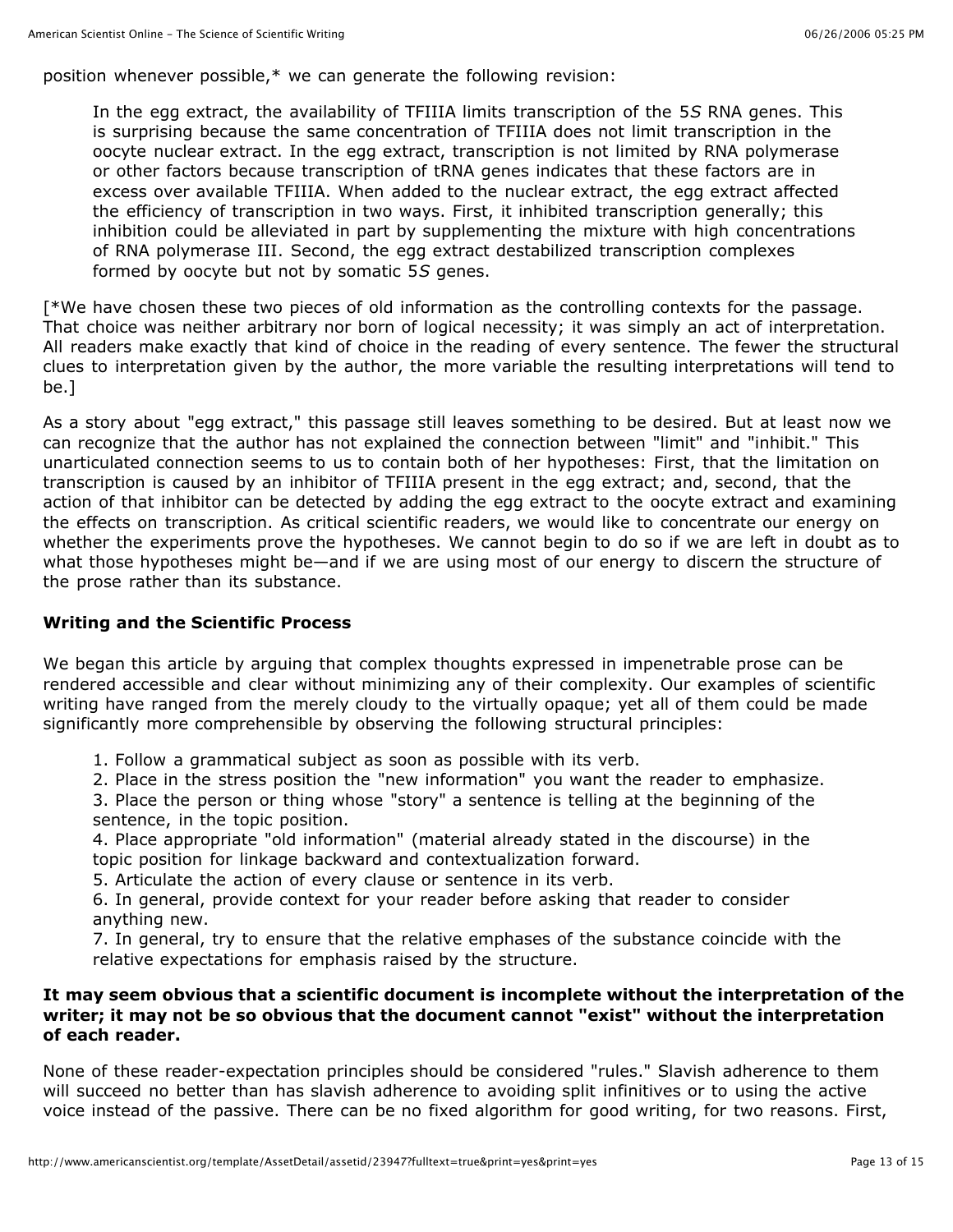too many reader expectations are functioning at any given moment for structural decisions to remain clear and easily activated. Second, any reader expectation can be violated to good effect. Our best stylists turn out to be our most skillful violators; but in order to carry this off, they must fulfill expectations most of the time, causing the violations to be perceived as exceptional moments, worthy of note.

A writer's personal style is the sum of all the structural choices that person tends to make when facing the challenges of creating discourse. Writers who fail to put new information in the stress position of many sentences in one document are likely to repeat that unhelpful structural pattern in all other documents. But for the very reason that writers tend to be consistent in making such choices, they can learn to improve their writing style; they can permanently reverse those habitual structural decisions that mislead or burden readers.

We have argued that the substance of thought and the expression of thought are so inextricably intertwined that changes in either will affect the quality of the other. Note that only the first of our examples (the paragraph about URF's) could be revised on the basis of the methodology to reveal a nearly finished passage. In all the other examples, revision revealed existing conceptual gaps and other problems that had been submerged in the originals by dysfunctional structures. Filling the gaps required the addition of extra material. In revising each of these examples, we arrived at a point where we could proceed no further without either supplying connections between ideas or eliminating some existing material altogether. (Writers who use reader-expectation principles on their own prose will not have to conjecture or infer; they know what the prose is intended to convey.) Having begun by analyzing the structure of the prose, we were led eventually to reinvestigate the substance of the science.

The substance of science comprises more than the discovery and recording of data; it extends crucially to include the act of interpretation. It may seem obvious that a scientific document is incomplete without the interpretation of the writer; it may not be so obvious that the document cannot "exist" without the interpretation of each reader. In other words, writers cannot "merely" record data, even if they try. In any recording or articulation, no matter how haphazard or confused, each word resides in one or more distinct structural locations. The resulting structure, even more than the meanings of individual words, significantly influences the reader during the act of interpretation. The question then becomes whether the structure created by the writer (intentionally or not) helps or hinders the reader in the process of interpreting the scientific writing.

The writing principles we have suggested here make conscious for the writer some of the interpretive clues readers derive from structures. Armed with this awareness, the writer can achieve far greater control (although never complete control) of the reader's interpretive process. As a concomitant function, the principles simultaneously offer the writer a fresh re-entry to the thought process that produced the science. In real and important ways, the structure of the prose becomes the structure of the scientific argument. Improving either one will improve the other.

*The methodology described in this article originated in the linguistic work of Joseph M. Williams of the University of Chicago,Gregory G. Colomb of the Georgia Institute of Technology and George D. Gopen. Some of the materials presented here were discussed and developed in faculty writing workshops held at the Duke University Medical School.*

Colomb, Gregory G., and Joseph M. Williams. 1985. Perceiving structure in professional prose: a multiply determined experience. In *Writing in Non-Academic Settings,* eds. Lee Odell and Dixie Goswami. Guilford Press, pp. 87-128. Gopen, George D. 1987. Let the buyer in ordinary course of business beware: suggestions for revising the language of the Uniform Commercial Code. *University of Chicago Law Review* 54:1178-1214. Gopen, George D. 1990. *The Common Sense of Writing: Teaching Writing from the Reader's Perspective*. Williams, Joseph M. 1988. *Style: Ten Lessons in Clarity and Grace.* Scott, Foresman, & Co.